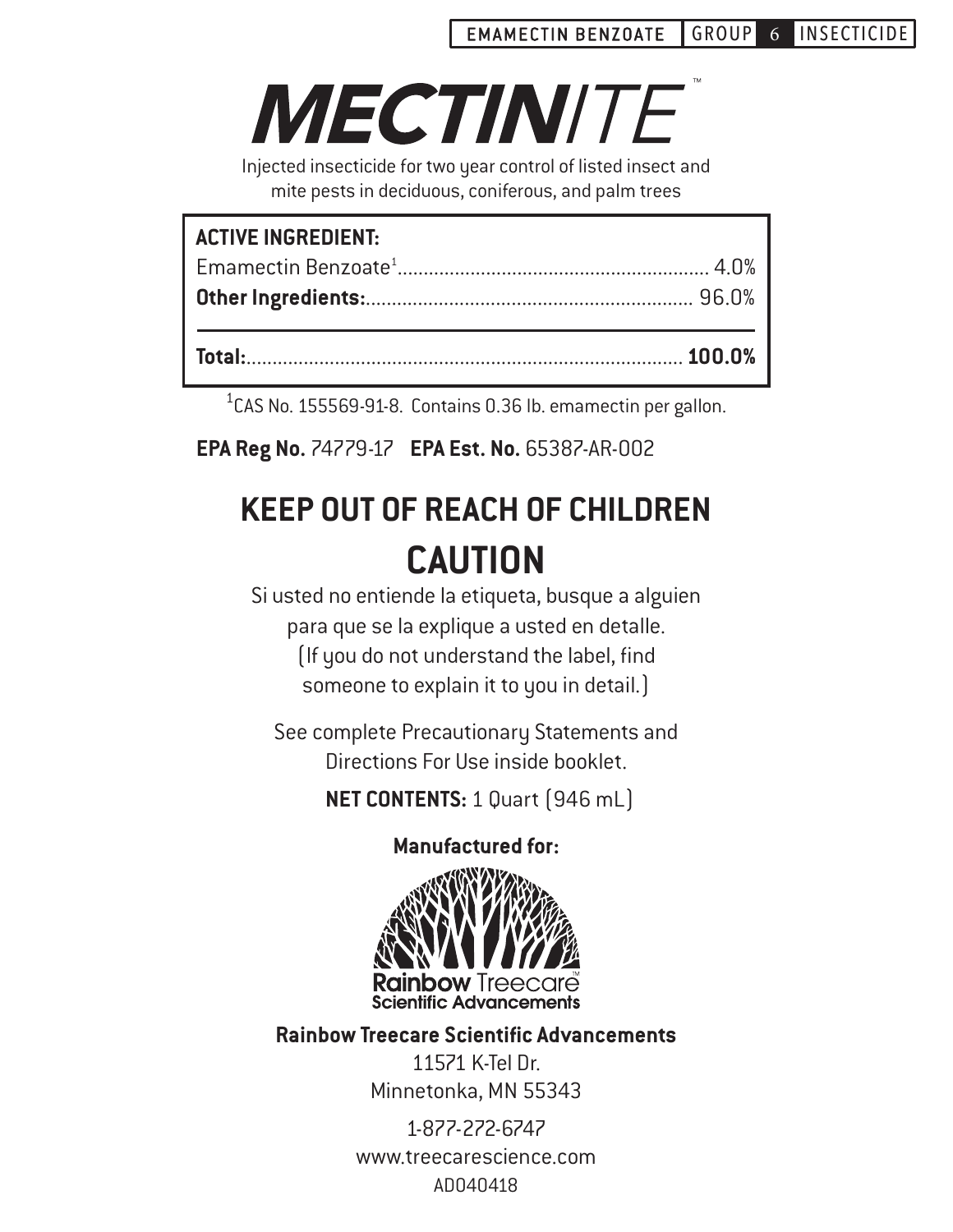| <b>FIRST AID</b>     |                                                                                                                                                                                                                                                                                               |  |  |
|----------------------|-----------------------------------------------------------------------------------------------------------------------------------------------------------------------------------------------------------------------------------------------------------------------------------------------|--|--|
| <b>IF SWALLOWED:</b> | . Call poison control center or doctor immediately for<br>treatment advice. Have person sip glass of water if able<br>to swallow.<br>. Do not induce vomiting unless told to do so by the poison<br>control center or doctor.<br>. Do not give anything by mouth to an unconscious<br>person. |  |  |
| IF ON SKIN:          | • Take off contaminated clothing.<br>. Rinse skin immediately with plenty of water<br>for 15-20 minutes.<br>• Call a poison control center or doctor for<br>treatment advice.                                                                                                                 |  |  |
| <b>IF IN EYES:</b>   | . Hold eye open and rinse slowly and gently with<br>water for 15-20 minutes. Remove contact lenses, if<br>present after the first 5 minutes, then continue<br>rinsing eye. Call a poison control center or doctor for<br>treatment advice.                                                    |  |  |

#### **NOTE TO PHYSICIAN:**

Early signs of intoxication include dilation of pupils, muscular incoordination, and muscular tremors. Vomiting within one-half hour of exposure can minimize toxicity following accidental ingestion of the product; rapidly after exposure (<15 minutes) administer repeatedly medical charcoal in a large quantity of water or ipecac. If toxicity from exposure has progressed to cause severe vomiting, the extent of resultant fluid and electrolyte imbalance should be gauged. Appropriate supportive parenteral fluid replacement therapy should be given, along with other required supportive measures (such as maintenance of blood pressure levels and proper respiratory functionality) as indicated by clinical signs, symptoms, and measurements. In severe cases, observations should continue for at least several days until clinical condition is stable and normal. Since emamectin benzoate is believed to enhance GABA activity in animals, it is probably wise to avoid drugs that enhance GABA activity (barbiturates, benzodiazepines, valproic acid) in patients with potentially toxic emamectin benzoate exposure.

Have the product container or label with you when calling a poison control center or doctor, or going for treatment.

#### **HOT LINE NUMBER**

For 24-Hour Medical Emergency Assistance (Human or Animal) call **1-800-222-1222.** For Chemical Emergency Assistance (Spill, Leak, Fire or Accident) call **CHEMTREC at 1-800-424-9300.**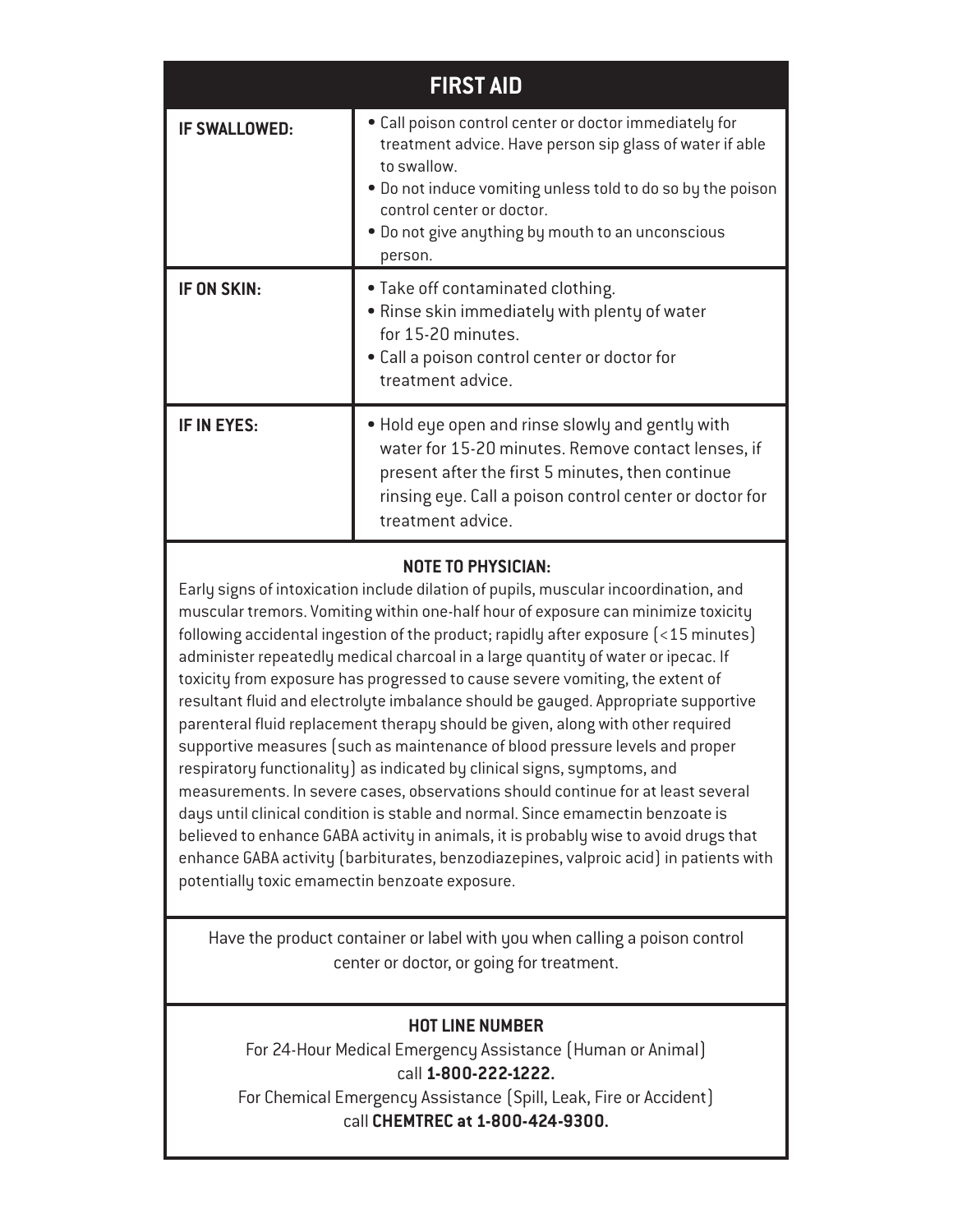#### **PRECAUTIONARY STATEMENTS**

#### **HAZARDS TO HUMANS AND DOMESTIC ANIMALS**

**CAUTION:** Harmful if swallowed or absorbed through skin. Causes moderate eye irritation. Avoid contact with skin, eyes, or clothing. Wash thoroughly with soap and water after handling and before eating, drinking, chewing gum, using tobacco, or using the toilet. Remove and wash contaminated clothing before reuse.

#### **PERSONAL PROTECTIVE EQUIPMENT (PPE)**

#### **Applicators and other handlers must wear:**

- Long-sleeved shirt and long pants
- Chemical-resistant gloves such as barrier laminate; butyl rubber; nitrile rubber; or neoprene rubber.
- Shoes and socks
- Protective eyewear

#### **ENVIRONMENTAL HAZARDS:**

This product is highly toxic to fish, mammals and aquatic invertebrates. Do not apply directly to water, to areas where surface water is present or to intertidal areas below the mean high water mark. Do not contaminate water when disposing of equipment washwater. This product is highly toxic to bees exposed to direct treatment or residues on blooming trees. Do not apply this product to blooming trees if bees are foraging the treatment area.

#### **PHYSICAL OR CHEMICAL HAZARDS:**

Do not use or store near heat or open flame. Do not mix or allow to come into contact with an oxidizing agent. Hazardous chemical reaction may occur.

#### **CONDITIONS OF SALE AND LIMITATION OF WARRANTY AND LIABILITY**

**NOTICE:** Read the entire Directions for Use and Conditions of Sale and Limitation of Warranty and Liability before buying or using this product. If the terms are not acceptable, return the product at once, unopened, and the purchase price will be refunded.

The Directions for Use of this product must be followed carefully. It is impossible to eliminate all risks inherently associated with the use of this product. Crop injury, ineffectiveness or other unintended consequences may result because of such factors as manner of use or application, weather or crop conditions, presence of other materials or other influencing factors in the use of the product, which are beyond the control of Rainbow Treecare Scientific Advancements (RAINBOW) or Seller.

To the extent permitted by applicable law, Buyer and User agree to hold RAINBOW and Seller harmless for any claims relating to such factors.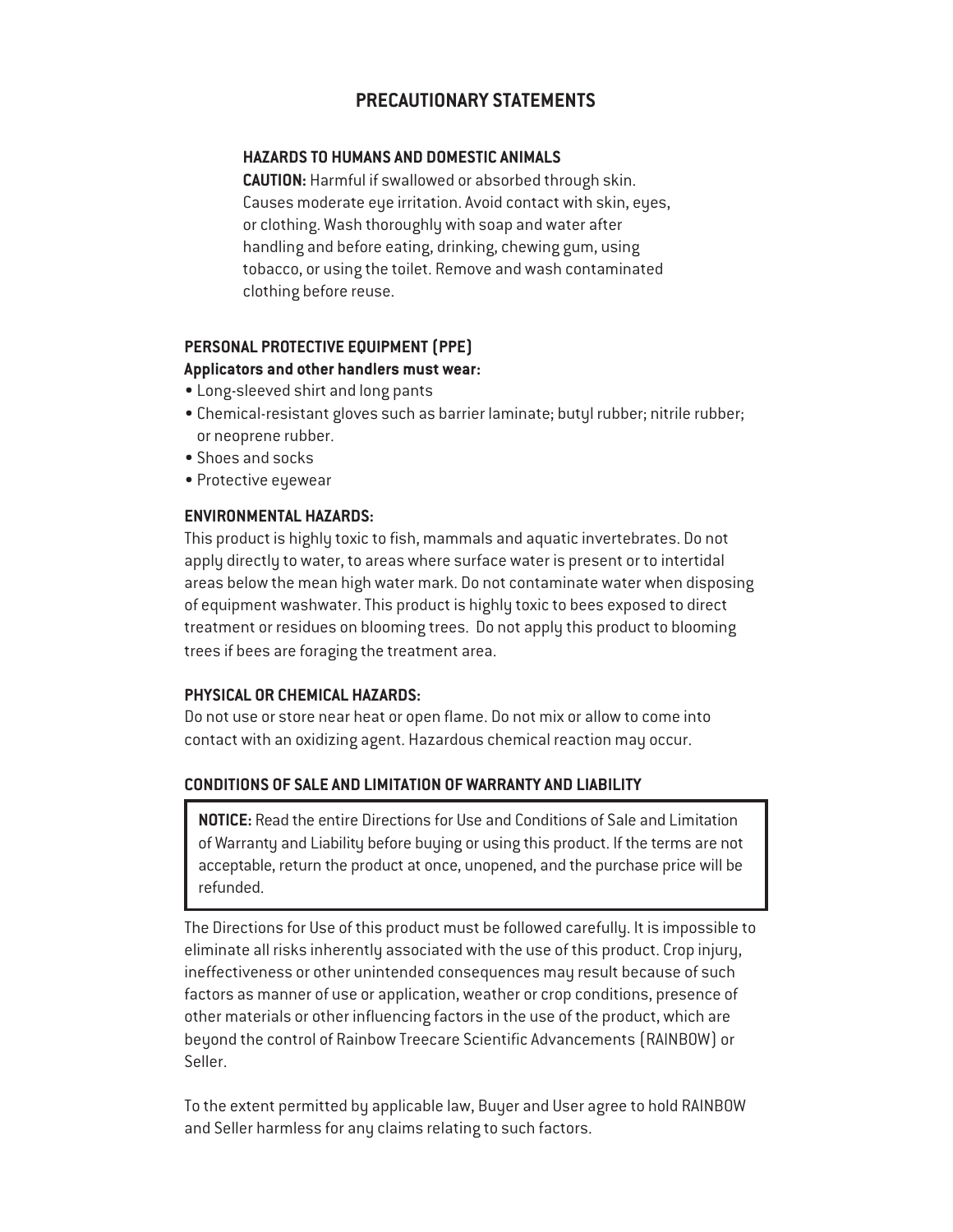RAINBOW warrants that this product conforms to the chemical description on the label and is reasonably fit for the purposes stated in the Directions for Use, subject to the inherent risks referred to above, when used in accordance with directions under normal use conditions. To the extent permitted by applicable law: (1) this warranty does not extend to the use of the product contrary to label instructions or under conditions not reasonably foreseeable to or beyond the control of Seller or

RAINBOW, and, (2) Buyer and User assume the risk of any such use. TO THE EXTENT PERMITTED BY APPLICABLE LAW RAINBOW MAKES NO WARRANTIES OF MERCHANTABILITY OR OF FITNESS FOR A PARTICULAR PURPOSE NOR ANY OTHER EXPRESS OR IMPLIED WARRANTY EXCEPT AS WARRANTED BY THIS LABEL.

To the extent permitted by applicable law, in no event shall RAINBOW be liable for any incidental, consequential or special damages resulting from the use or handling of this product.

**TO THE EXTENT PERMITTED BY APPLICABLE LAW, THE EXCLUSIVE REMEDY OF THE USER OR BUYER, AND THE EXCLUSIVE LIABILITY OF RAINBOW AND SELLER FOR ANY AND ALL CLAIMS, LOSSES, INJURIES OR DAMAGES (INCLUDING CLAIMS BASED ON BREACH OF WARRANTY, CONTRACT, NEGLIGENCE, TORT, STRICT LIABILITY OR OTHERWISE) RESULTING FROM THE USE OR HANDLING OF THIS PRODUCT, SHALL BE THE RETURN OF THE PURCHASE PRICE OF THE PRODUCT OR, AT THE ELECTION OF RAINBOW OR SELLER, THE REPLACEMENT OF THE PRODUCT.**

RAINBOW and Seller offer this product, and Buyer and User accept it, subject to the foregoing Conditions of Sale and Limitation of Warranty and Liability, which may not be modified except by written agreement signed by a duly authorized representative of RAINBOW.

#### **DIRECTIONS FOR USE**

It is a violation of Federal law to use this product in a manner inconsistent with its labeling.

**IMPORTANT:** Read entire label before using this product. Failure to follow label instructions may result in poor control or tree injury. Failure to follow label directions may cause injury to people, animals, and environment.

#### **PRODUCT INFORMATION**

MECTINITE is for control of mature and immature insect and mite pests of deciduous, coniferous, and palm trees including, but not limited to, those growing in residential and commercial landscapes, parks, plantations, seed orchards, and forested sites (in private, municipal, state, tribal and national areas). MECTINITE contains the active ingredient emamectin benzoate and is formulated to translocate in the tree's vascular system when injected. This product must be placed into active sapwood and will actively control pests for up to two years.

MECTINITE is designed for use with tree injection devices that meet the label and dose requirements for the control of listed pests of trees. Follow manufacturer's directions for equipment use.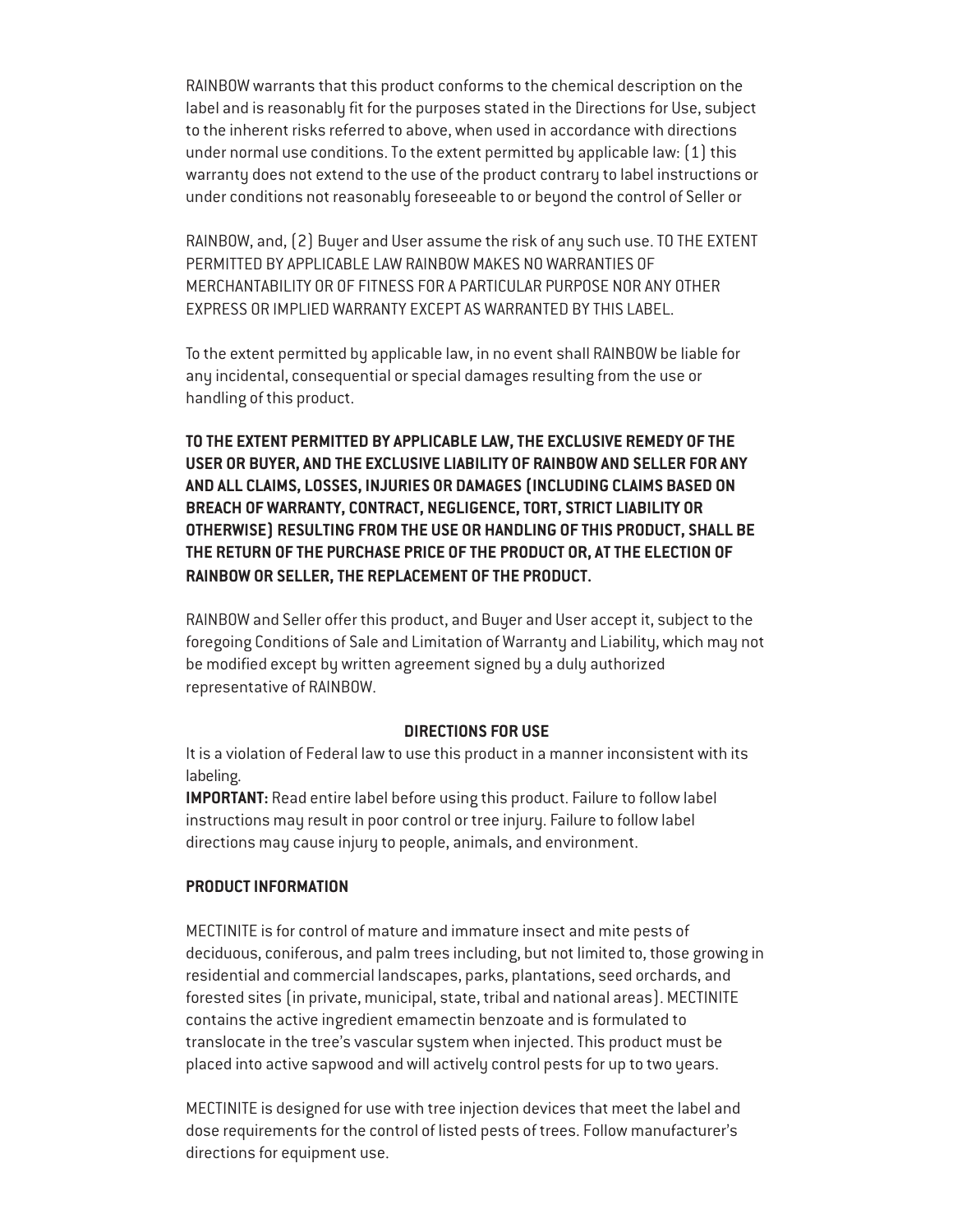Dosages are based on the Diameter (in inches) of the tree at Breast Height ("DBH"). DBH is the outside bark diameter of the trunk at 4.5 feet  $(1.37m)$  above the ground on the uphill side of the tree. For the purposes of determining breast height, the ground includes the duff layer that may be present, but does not include unincorporated woody debris that may rise above the ground line. The diameter is determined by measuring the circumference of the tree at DBH, and dividing circumference (in inches) by three (3). To determine DBH for multi-stemmed woody ornamentals, measure the DBH for each stem or branch and add together for the total DBH per tree.

Placement of Application/Injection Sites: Inject at the base of the tree. Inject into the stem within 12" of the soil, into the trunk flare or into tree roots exposing them by shallow excavation. Make applications into intact, healthy sapwood. Do not inject into injured areas or areas with decay.

Number of Injection Sites: Work around the tree, spacing injection sites approximately every 4 to 8 inches of tree's circumference or according to the manufacturer's recommendation for the application device.

**Drill Depth:** Drill through the bark then 5/8" to 1-5/8" (hardwoods) or 1-5/8" to 2" (conifers) into the sapwood with the appropriate sized drill bit. Use clean, sharp drill bits. Precautions should be taken to avoid diseased areas and transferring infected tissues to other injection sites.

**Resinous Conifers:** In resinous conifers, such as pine and spruce, start the injection immediately after drilling into the sapwood. A prolonged delay may reduce uptake on account of resin flow into opening.

#### **WHEN TO TREAT**

Mectinite contains the active ingredient emamectin benzoate which is a glycoside insecticide. It is active against immature and adult stages of arthropods. The primary route of toxicity is through ingestion.

**ENVIRONMENTAL CONDITIONS:** Uptake of MECTINITE is dependent upon the tree's transpiration. Transpiration is dependent on a number of abiotic and biotic factors, such as soil moisture, soil and ambient temperature, and time of day. For uptake, apply when soil is moist, soil temperatures are above 45° F, ambient temperatures are between 40° to 90° F, and during the 24 hour period when transpiration is greatest, typically before 2:00 PM. Applications to drought or heat stressed trees may result in injury to tree tissue, poor treatment and subsequent control. Avoid treating trees that are moisture stressed or suffering from herbicide damage.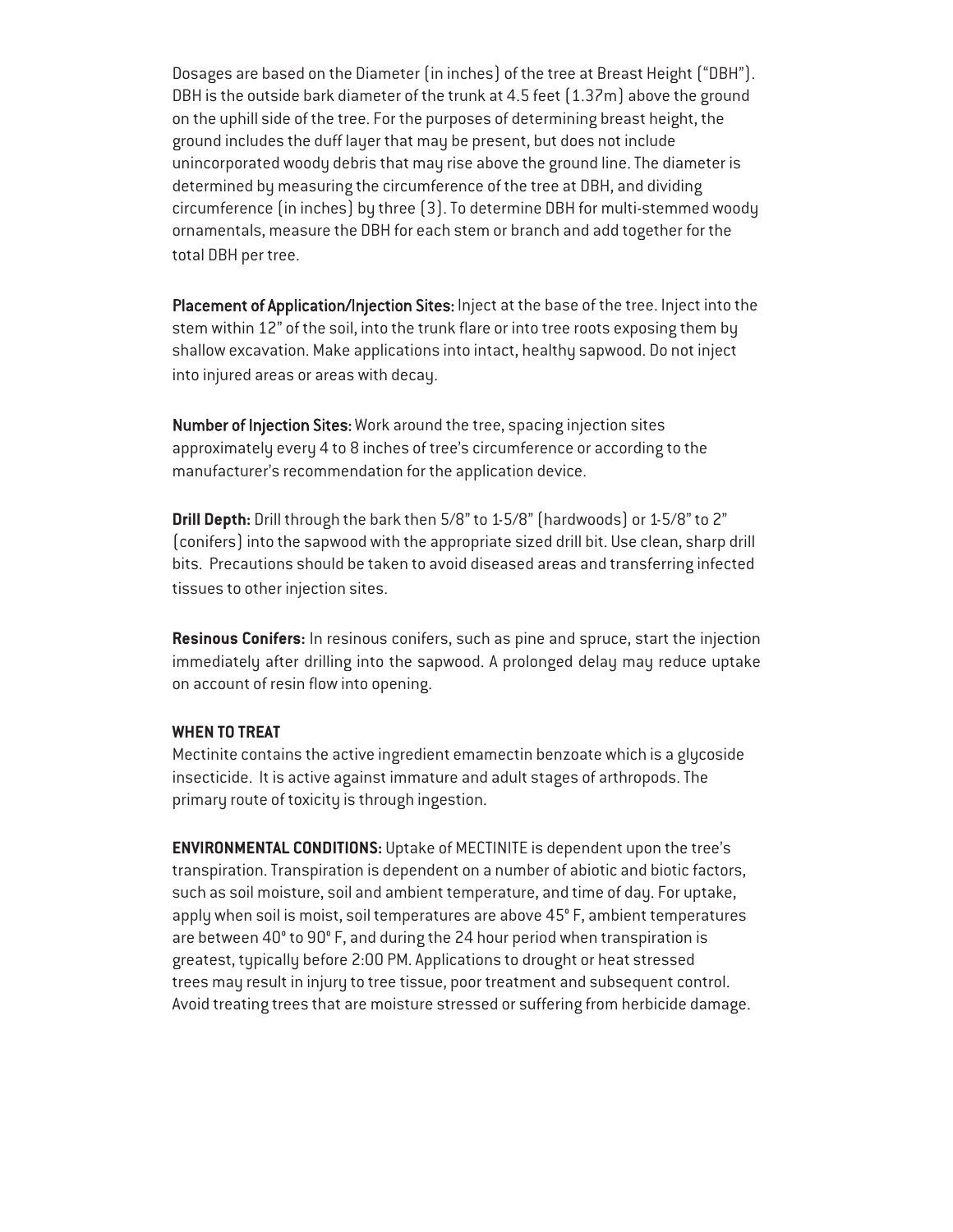**MONITOR TREE HEALTH and PEST INFESTATIONS:** Effective injection treatment is favored by a full canopy (i.e., leaves) and healthy vascular system. Once these tissues are compromised by pest damage (larval galleries, defoliation, leaf mining, etc.) an effective and uniform application of MECTINITE may be difficult to achieve and subsequent control may be poor. For optimum results, treat at least 2 to 3 weeks before pests historically infest the host tree. As a result of systemic movement and longevity of MECTINITE in trees, this interval may be extended much earlier to 6 months should tree dormancy, adverse weather, management, asynchronous life cycle of pests, etc., allow earlier application timing.

MECTINITE may also be effective as a remedial treatment against some pests, such as those with slower development or if multiple life stages are susceptible to Mectinite. Pests that attack the stem and branches such as ambrosia beetles and clearwing borers may disrupt vascular tissue resulting in poor distribution in an infested tree. This includes the initial larval stages of pests, such as flat-headed borers and clearwing borers, that attack the stem and branches, which may disrupt vascular tissue resulting in poor distribution of the product in an infested tree. However, control may be achieved if larvae come into contact or feed on MECTINITE treated tissues.

| water or more, as necessary.              |                                  |                                            |                                            |                                          |
|-------------------------------------------|----------------------------------|--------------------------------------------|--------------------------------------------|------------------------------------------|
| <b>Tree Diameter</b><br>(DBH)<br>(Inches) | Low<br>[ML]<br>product/<br>tree) | <b>Medium</b><br>[mL]<br>product/<br>tree) | Medium - High<br>[mL]<br>product/<br>tree] | <b>High</b><br>[mL]<br>product/<br>tree] |
| $4$ to $6$                                | 15                               | 25                                         | 50                                         | 60                                       |
| $7$ to $9$                                | 20                               | 40                                         | 80                                         | 90                                       |
| 10 to 12                                  | 30                               | 55                                         | 110                                        | 165                                      |
| 13 to 15                                  | 35                               | 70                                         | 140                                        | 210                                      |
| 16 to 18                                  | 42                               | 85                                         | 170                                        | 225                                      |
| 19 to 21                                  | 50                               | 100                                        | 200                                        | 300                                      |
| 22 to 24                                  | 55                               | 115                                        | 230                                        | 345                                      |
| 25 to 27                                  | 65                               | 130                                        | 260                                        | 390                                      |
| 28 to 30                                  | 70                               | 145                                        | 290                                        | 435                                      |
| 31 to 33                                  | 80                               | 160                                        | 320                                        | 480                                      |
| 34 to 36                                  | 85                               | 175                                        | 350                                        | 525                                      |
| 37 to 39                                  | 90                               | 190                                        | 380                                        | 570                                      |

#### **USE RATES**

Use as formulated or dilute with equivalent 1 to 3 volumes of water or more, as necessary.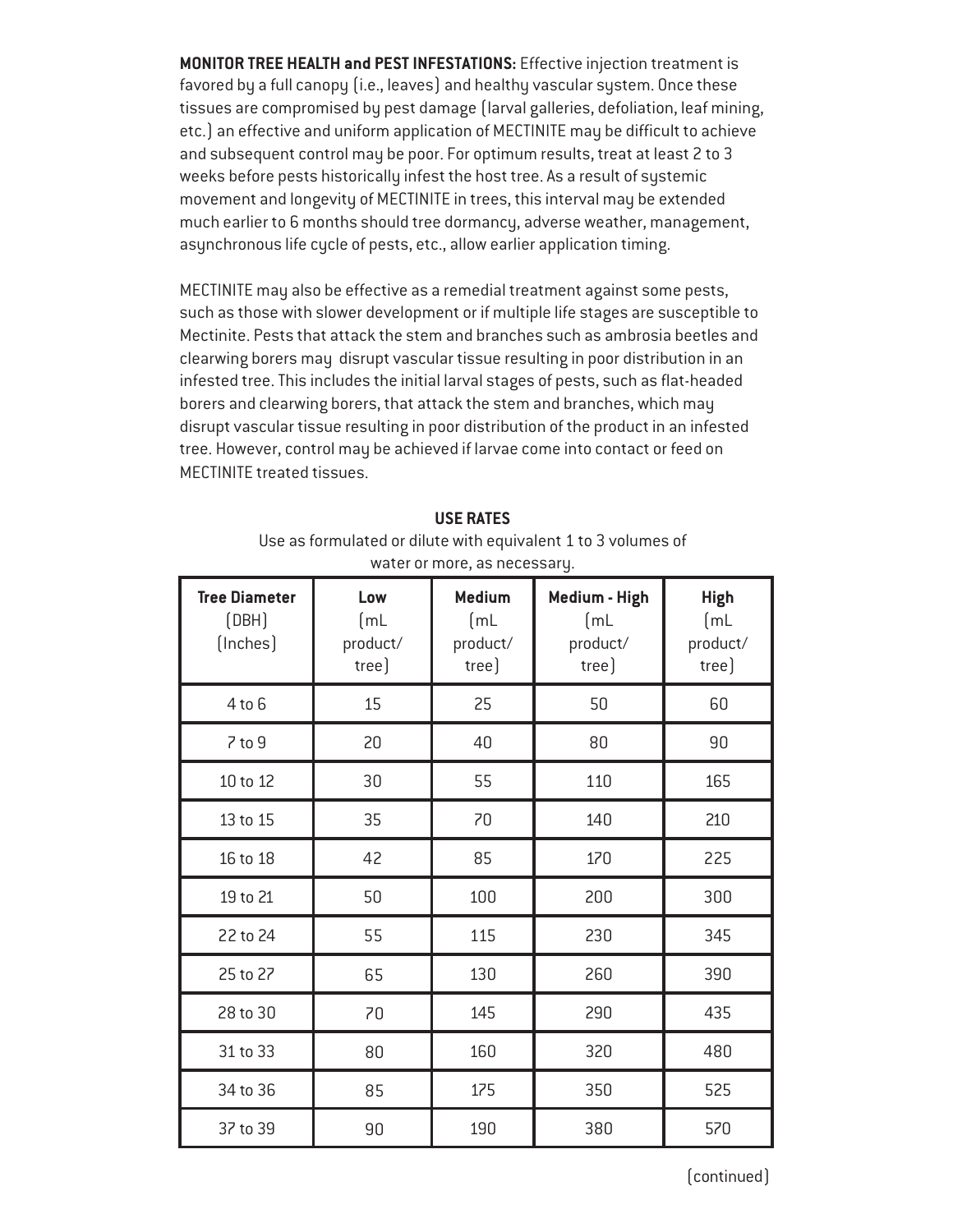| 40 to 42 | 120 | 205 | 410 | 615  |
|----------|-----|-----|-----|------|
| 43 to 45 | 130 | 220 | 440 | 660  |
| 46 to 48 | 140 | 235 | 470 | 705  |
| 49 to 51 | 150 | 250 | 500 | 750  |
| 52 to 54 | 160 | 265 | 530 | 795  |
| 55 to 57 | 170 | 280 | 560 | 840  |
| 58 to 60 | 180 | 295 | 590 | 885  |
| 61 to 63 | 190 | 310 | 620 | 930  |
| 64 to 66 | 200 | 325 | 650 | 975  |
| 67 to 69 | 210 | 340 | 680 | 1020 |
| 70 to 72 | 220 | 355 | 710 | 1065 |

**USE RATES** (continued)

The use of low, medium, medium-high and high rates are based on the professional judgment of the applicator as to what constitutes a low, medium or high infestation. Higher rates tend to provide longer residual and control of more difficult to control insects. See **Target Pest** table for additional information in choosing the amount of product to apply.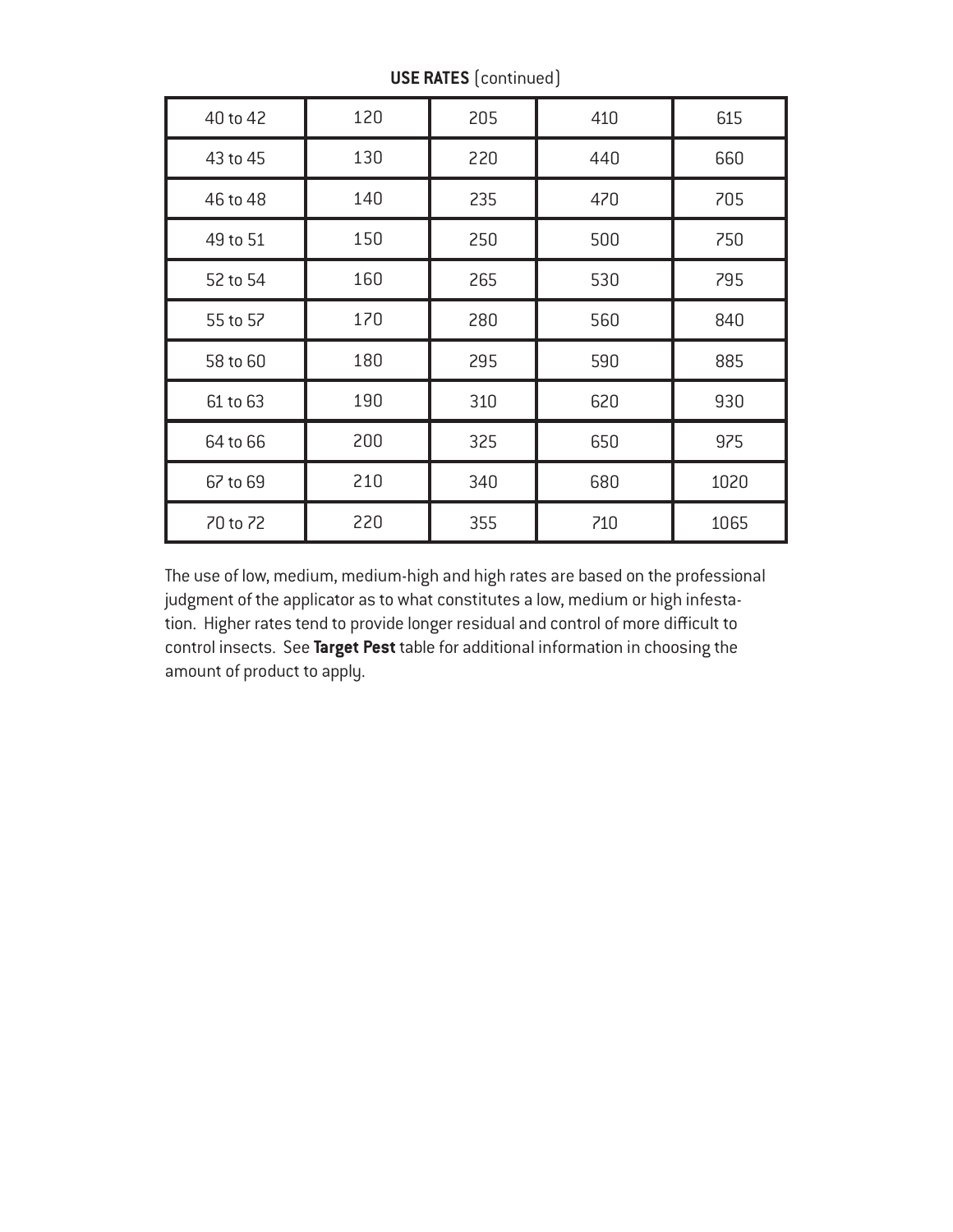## **ADDITIONAL DIRECTIONS FOR APPLICATION IN TREES**

| <b>Tree Tissue</b>     | <b>Target Pest</b>                                                                                                                                                                                                                                                                                                                                                                                                                                                                                                                                                                                                                                                                                                                                                                                                               | <b>Application</b><br>Rate Range <sup>1</sup> | <b>Comments</b>                                                                                                                                                              |
|------------------------|----------------------------------------------------------------------------------------------------------------------------------------------------------------------------------------------------------------------------------------------------------------------------------------------------------------------------------------------------------------------------------------------------------------------------------------------------------------------------------------------------------------------------------------------------------------------------------------------------------------------------------------------------------------------------------------------------------------------------------------------------------------------------------------------------------------------------------|-----------------------------------------------|------------------------------------------------------------------------------------------------------------------------------------------------------------------------------|
| Seed and<br>Cone       | <b>Pine Coneworm</b><br>(Dioryctria spp.)<br>Cone Beetle <sup>2</sup> (Conopthora<br>spp.)<br><b>Pine Cone Seed Bug</b><br>(suppression of<br>Leptoglossus and Tetyra<br>spp. in the year of<br>treatment)                                                                                                                                                                                                                                                                                                                                                                                                                                                                                                                                                                                                                       | Medium to<br>High                             | For optimal<br>control apply in<br>the fall for early<br>season pests or<br>at least 30 days<br>before insect<br>attack.                                                     |
| <b>Bud and</b><br>Leaf | Aphid <sup>2</sup><br><b>Bagworm</b><br>Cankerworm<br><b>Casebearer</b><br>Conifer Mites <sup>2</sup><br><b>Eastern Oak Looper</b><br><b>Elm Spanworm</b><br><b>Fall Webworm</b><br><b>Gypsy Moth</b><br><b>Honeylocust Plant Bug</b><br><b>Japanese Beetle</b><br>Leafminers (such as<br>Lepidoptera, Coleoptera,<br>Hymenoptera)<br><b>Leafrollers</b><br><b>Linden Looper</b><br><b>Mimosa Webworm</b><br><b>Oak Worm</b><br><b>Pine Needle Miner</b><br><b>Pine Needle Scale</b><br><b>Pine Tip Moth</b><br><b>Poplar Tentmaker</b><br><b>Red Palm Mite</b><br><b>Sawfly</b> (such as Elm, Pine)<br>Tent Caterpillars (such as<br>Eastern, Forest, Pacific,<br>and Western)<br><b>Tussock Moth</b><br>Variable Oakleaf Caterpillar<br><b>Western Spruce Budworm</b><br><b>Winter Moth</b><br><b>Yellownecked Caterpillar</b> | Low to High                                   | Apply at least 2-3<br>weeks before<br>the pest has<br>historically been<br>present.<br>Consult with<br>local extension<br>agent for when<br>this will occur in<br>your area. |

 $^{\text{1}}$ Use medium to high rates for remedial and longer residual control  $^{\text{2}}$ Not registered for use in California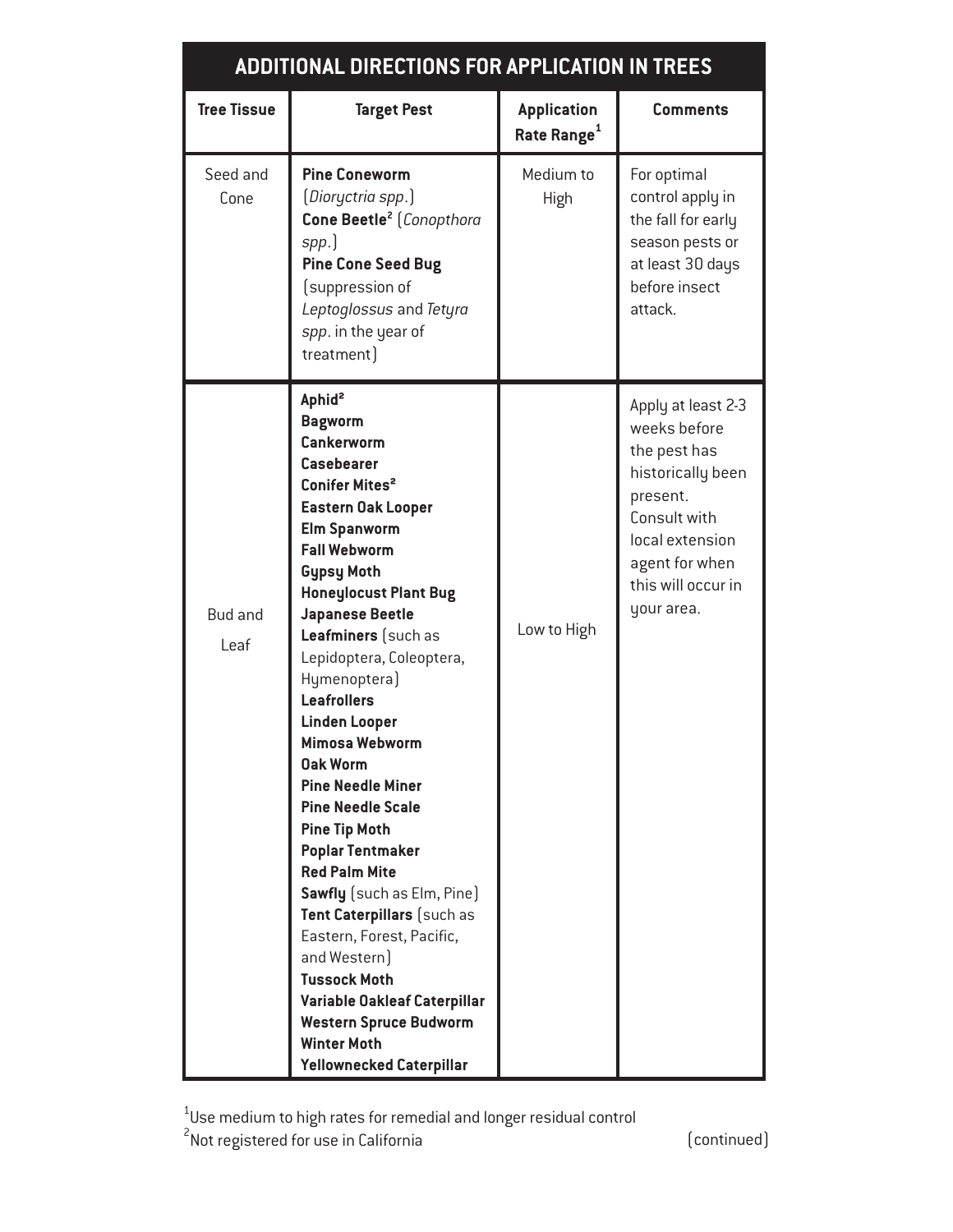| <b>ADDITIONAL DIRECTIONS FOR APPLICATION IN TREES (continued)</b> |                                                                                                                                                                                                                                                                                                     |                          |                                                                                                                                                                                                                                                                                                                             |  |
|-------------------------------------------------------------------|-----------------------------------------------------------------------------------------------------------------------------------------------------------------------------------------------------------------------------------------------------------------------------------------------------|--------------------------|-----------------------------------------------------------------------------------------------------------------------------------------------------------------------------------------------------------------------------------------------------------------------------------------------------------------------------|--|
| Shoot, Stem<br>Trunk, and                                         | <b>Clearwing Borers</b><br>(such as Ash and<br>Se-quoia Pine Pitch<br>Tube Moth)                                                                                                                                                                                                                    | Low to<br>Medium         | For optimal control<br>apply in the fall for<br>early season pests or<br>at least 30 days<br>before insect attack.                                                                                                                                                                                                          |  |
|                                                                   | <b>Carpenterworm</b><br><b>Cottonwood Twig Borer</b><br><b>Flatheaded Borers (such</b><br>as adult and larvae of<br>Bronze Birch Borer <sup>2</sup> ,<br>Emerald Ash Borer, and<br><b>Two-lined Chestnut</b><br>Borer <sup>2</sup> )<br><b>Zimmerman Moth</b>                                       | Low to<br><b>High</b>    | Apply at least 2-3<br>weeks before the<br>pest has<br>historically been<br>present. Consult<br>with local extension<br>agent for when this<br>will occur in your<br>area.                                                                                                                                                   |  |
| <b>Branch</b>                                                     | <b>Ambrosia Beetles</b><br><b>Black Turpentine Beetle</b><br>Gall Wasp (such as Banyan<br>Stem, Black Oak, and<br>Cynipid <sup>2</sup> )<br><b>Pinewood Nematode</b><br><b>Roundheaded Borers</b><br>(excluding Asian longhorn<br>beetles)<br><b>Walnut Twig Beetle White</b><br><b>Pine Weevil</b> | Medium to<br><b>High</b> | For optimal control<br>apply at least 30<br>days before<br>historical egg hatch<br>or adult flight and to<br>trees whose<br>vascular tissue is<br>not damaged.<br>If vascular tissue is<br>damaged or<br>plugged by insect<br>galleries,<br>nematodes or fungi,<br>uniform treatment<br>and control may not<br>be achieved. |  |

1 2 Use medium to high rates for remedial and longer residual control Not registered for use in California